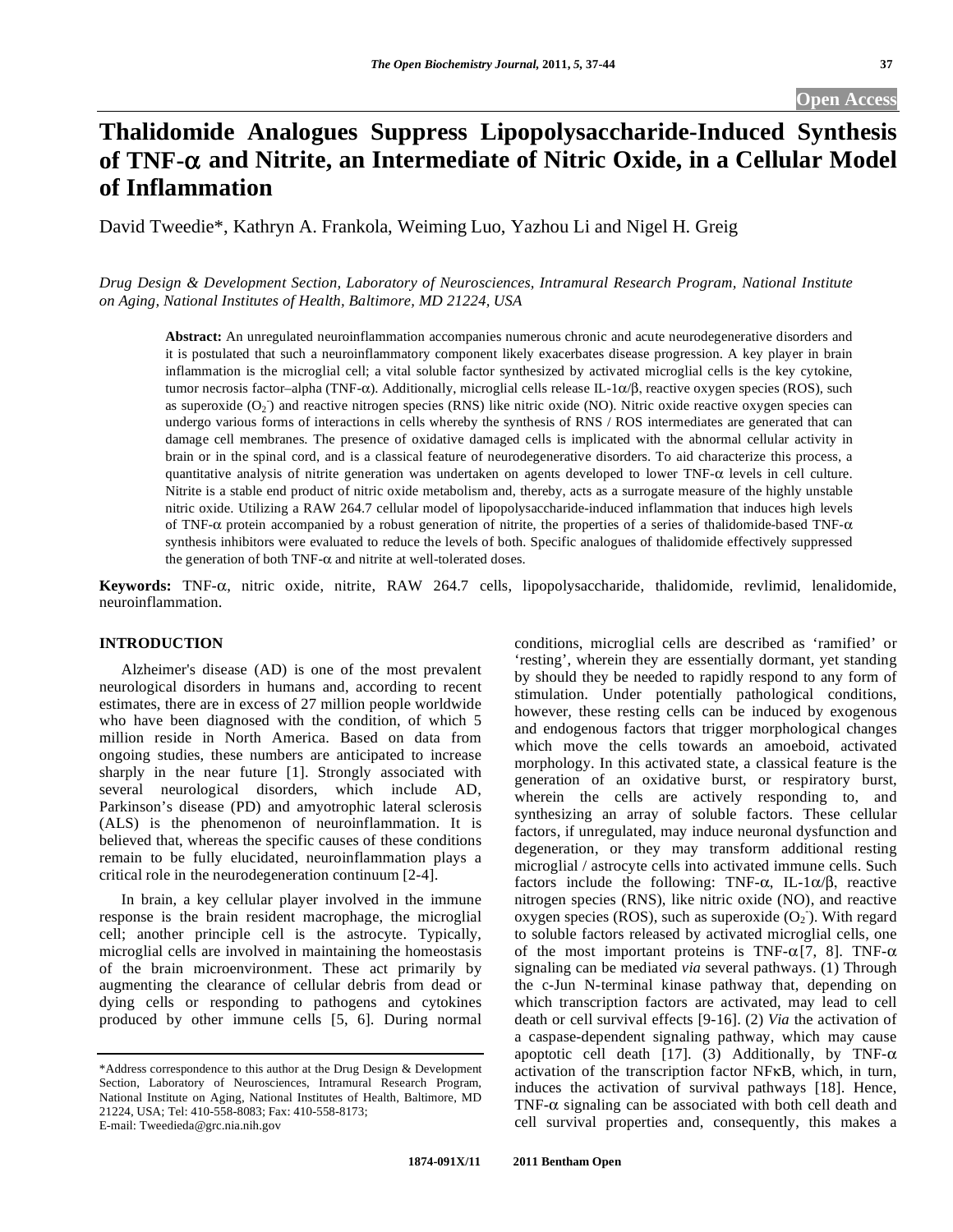principle role for TNF- $\alpha$  difficult to define for a given set of cellular circumstances. Perhaps a key feature of this potent pro-inflammatory cytokine is related to the apparent ease with which it can activate resting immune cells. This ability creates an opportunity to allow the formation of a feedback loop of  $TNF-\alpha$ -induced unregulated neuroinflammation [19]. The potential for a feedback phenomenon becomes of major relevance in several CNS diseases when one considers that in the majority of these medical conditions altered cellular states exist in the brain which generate an ideal environment for immune cell self-activation, as exemplified by amyloid-beta peptide  $(A\beta)$  in AD.

 In AD a hallmark feature, is the formation of the toxic peptide  $\overrightarrow{AB}$  that is generated by the proteolytic actions of both  $\beta$ - and  $\gamma$ -secretase on amyloid precursor protein (APP) [20]. Both cell culture and animal studies have shown that  $\Delta\beta$ -peptide can induce the activation of microglial cells, following which they can release cytokines and cytotoxic factors [21, 22]. Likewise in PD, a cardinal feature is the presence of  $\alpha$ -synuclein ( $\alpha$ -syn) protein deposits in the brain that, in a manner reminiscent of AD, can form  $\alpha$ -syn aggregates [23] and induce the activation of microglia [23- 26]. Lastly, in a subset of ALS patients bearing superoxide dismutase (SOD) mutations, defective communication between neurons and microglial cells instigates an inappropriately exaggerated cytokine release that is capable of inducing both ROS and RNS mediated damage to neurons within the spinal cord [27-32]. In each scenario, the selfactivation feature of brain glial cells provides a mechanism, when it goes awry, that underpins the induction of an unregulated neuroinflammatory response [33, 34]. Accordingly, it comes as no surprise that elevated levels of TNF- $\alpha$  protein or the detection of TNF- $\alpha$  gene transcripts are associated with clinical cases of CNS disorders [2-4, 19]. Interventions aimed at limiting the biological signaling consequences of TNF- $\alpha$  may therefore be beneficial in such conditions.

 This has been shown to be the case in peripheral immune related diseases, epitomized by rheumatoid arthritis, Crohn's disease and psoriasis. A successful therapeutic treatment approach for these has been the use of protein-based agents to sequester free soluble TNF- $\alpha$  protein thereby eliminating the opportunity for the cytokine to activate its receptors. In relation to neurological diseases, a similar approach has been taken in proof of concept clinical studies involving AD patients, where benefits in specific cognitive features were detected shortly after perispinal administration of the TNF- $\alpha$ sequestering agent, Enbrel (Etanercept), followed by Trendelenburg positioning [35, 36]. Agents of this class, including Remicade (Infliximab) are large proteins that clear released soluble  $TNF-\alpha$  before it can bind to its receptors; thereby, preventing TNF- $\alpha$  signaling. Unfortunately such protein therapeutics possess limited blood brain-barrier penetrability, making their wide utility for neurological disorders less than optimal.

An alternative approach is to limit the rate of TNF- $\alpha$ protein synthesis by interfering with the transcription or translation of its gene products. This is achievable through the use of small drug agents, such as thalidomide  $(N-\alpha$ phthalimidoglutarimide). Thalidomide possesses appropriate physicochemical characteristics (C log D value) to support

high blood brain-barrier penetration and brain delivery [37] and, by reducing the half-life on TNF- $\alpha$  mRNA stability, it thereby lowers biosynthesis of this potent cytokine [38]. Thalidomide additionally provides a useful pharmacophore to support the synthesis and development of feasibly more potent and better-tolerated agents. The analogue, lenalidomide (Revlimid), represents an example found effective in the treatment of multiple myeloma [39, 40], and sulfur analogues appear to be particularly effective in lowering TNF- $\alpha$  [41,42] and may hence have a utility in the treatment of neurodegenerative diseases [2].

 Extending the development of a cellular model of inflammation with utility in identifying novel thalidomide based TNF- $\alpha$  agents [43], herein we describe the use of this model to elucidate the actions of compounds on TNF- $\alpha$  and an end stage product of nitric oxide metabolism, nitrite  $(NO<sub>2</sub>)$ ) [44]. Gaining insight to the relationship between TNF- $\alpha$ and NO has become increasingly important consequent to the indication that induction of a TNF- $\alpha$  response, alone, is insufficient to cause neuronal cell death. Occurrence of a secondary condition may be required and, in this regard, nitric oxide generation may play a vital role in causing TNF-  $\alpha$  mediated neurotoxicity [45]. The present study describes the use of a cellular mouse RAW 264.7 cell model of inflammation to examine the relationship between LPS induced synthesis of TNF- $\alpha$  protein and nitrite, a surrogate of nitric oxide generation. This allowed analysis of the actions of agents with  $TNF-\alpha$  and nitric oxide lowering actions. Accordingly, levels of  $TNF-\alpha$  protein were quantified by use of an ELISA specific for mouse TNF- $\alpha$ and, to indirectly assess levels of nitric oxide generated by a RAW cell oxidative burst, the Griess Reagent System was utilized to measure nitrite  $(NO<sub>2</sub>)$  [44, 46]. Selected thalidomide analogues were able to effectively suppress the synthesis of both TNF- $\alpha$  and nitrite more effectively than thalidomide.

#### **MATERIALS AND METHODS**

# **Cellular Proliferation, Nitrite and TNF- Protein Level Quantification**

 The CellTiter 96 AQueous One Solution Cell Proliferation Assay (Promega, Madison, WI) is routinely used as an assay of cell proliferation, and was used herein, according to the manufacturer's recommendations. Changes in cellular health status are determined by use of indirect measures related to the formation of a colored tetrazolium dye product that can be measured spectrophotometrically at 490 nm  $\lambda$ . An elevation in absorbance is indicative of an increase in cell number and, hence, cellular proliferation. Optical densities (expressed as O.D.s) were measured after 1 to 2 hours incubation. Nitrite levels in the culture media were measured by use of the Griess Reagent System (Promega, Madison, WI), following the manufacturer's protocol. The O.D. of unknown samples was read at 520 nm  $λ$ , compared to a sodium nitrite standard curve (1.5 μM to 100 μM) and nitrite measured media concentrations expressed as μM units. As the lowest nitrite concentration on the Griess Reagent System standard curve was 1.5 μM, this was chosen as the effective cutoff for defining measurable nitrite concentrations. TNF- $\alpha$  protein levels were measured by use of an ELISA specific for mouse  $TNF-\alpha$  protein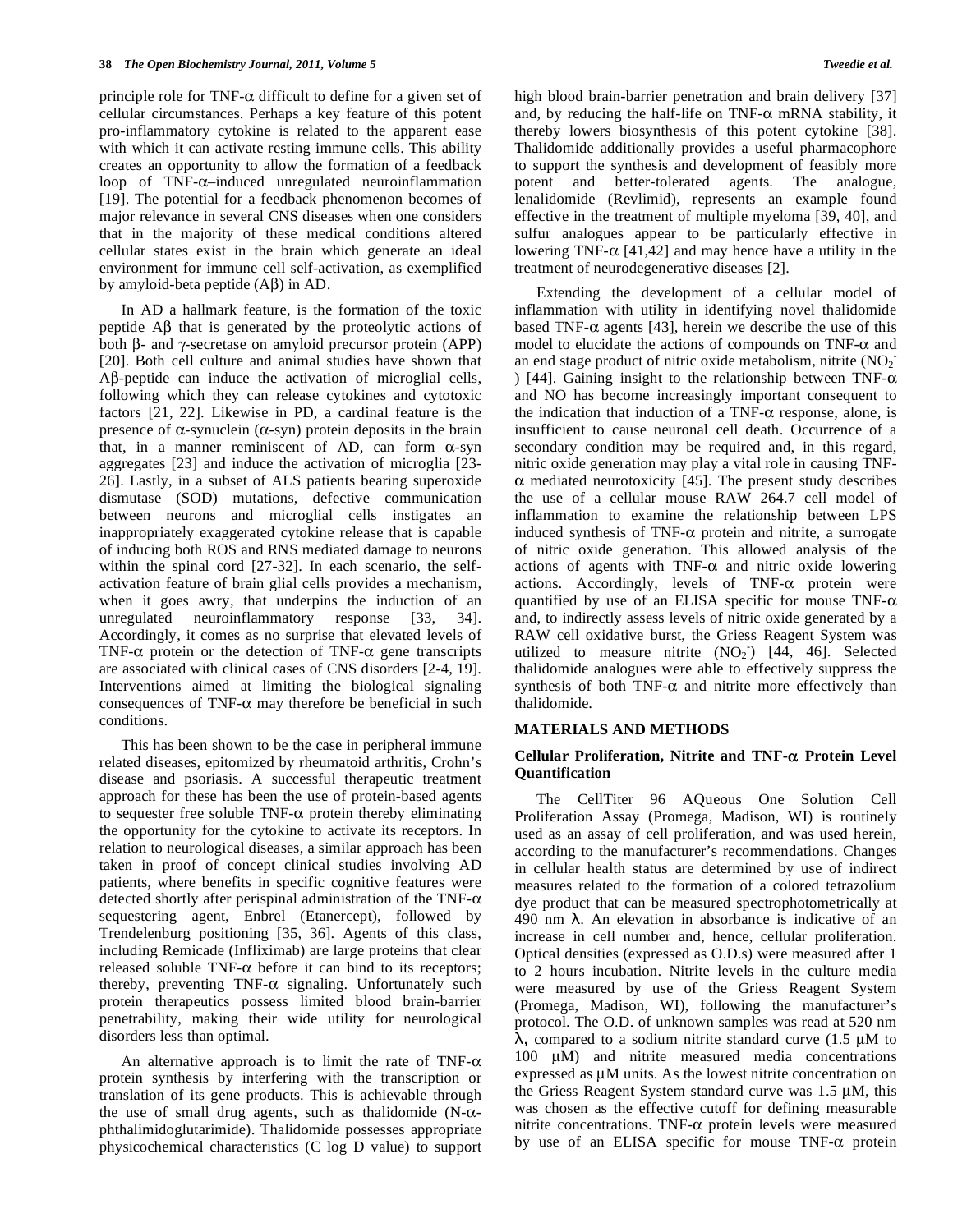(BioLegend, San Diego, CA) and are expressed as a % change from their appropriate control or as pg/ml.

### **RAW 264.7 Cell Culture**

 RAW 264.7 cells derived from ATCC (Manassas, VA, USA) were grown in DMEM media supplemented with 10% FCS, penicillin 100 U/ml and streptomycin 100 μg/ml, and maintained at 37°C and 5% CO<sub>2</sub>. Cells (100 or 200 x 10<sup>3</sup>) were seeded in 24 well plates and, 24 hours later, were utilized in studies. Two hours prior to the initiation of any study, the seeding media was replaced with fresh media (1 ml), and the cells were allowed to equilibrate at  $37^{\circ}$ C and  $5\%$  $CO<sub>2</sub>$ .

# **Lipopolysaccharide-Induced Changes in RAW 264.7 TNF-α, Nitrite Levels and Cell Viability**

 RAW 264.7 cells were challenged with LPS (Sigma, St Louis, MO: serotype 055:B5) from 0.1 ng/ml to 200 ng/ml. Each concentration was prepared as a 100 times stock solution in sterile saline and applied directly to individual wells in a 24 well plate. At 24 and 48 hours following the addition of LPS, conditioned media was harvested and analyzed for quantification of secreted TNF- $\alpha$  protein and nitrite levels. Fresh media was replaced into the wells and cell viability was then assessed.

### **Thalidomide and Analogues**

 Thalidomide and analogues were prepared in tissue culture grade dimethylsulphoxide (DMSO, Sigma). RAW 264.7 cells were pretreated with thalidomide, analogues or vehicle (at 1:200 dilution in 100% DMSO) one hour prior to LPS challenge. The effects of thalidomide and four thiothalidomide analogues (Fig. **1**) were assessed at 10 μM and 30 μM concentrations. All were synthesized to a chemical purity of >99.5%, as assessed by chemical characterization by a combination of  ${}^{1}H$  NMR,  ${}^{13}C$  NMR and GC/MS analyses (Bruker AC-300 spectrometer, together with elemental analyses (Atlantic Microlab, Inc., Norcross, GA), as previously described [42].

## **Statistical Analyses**

Data throughout are expressed as means  $\pm$  standard errors, where the n number is shown in parentheses. Statistical comparisons were undertaken by use of either a Students t-test, or by One Way ANOVA with appropriate Bonferroni corrections for multiple comparisons, as required (GraphPad InStat Version 3.05). P values of <0.05 are considered to be of statistical significance, \*, \*\*, \*\*\* refers to P<0.05, P<0.01 and P<0.001 respectively.

# **RESULTS**

#### **TNF- and Nitrite Generation**

 Utilizing optimized RAW 264.7 cell culturing conditions initially designed to assess the effects of novel thalidomide analogues on LPS-induced TNF- $\alpha$  synthesis [43, 44], we attempted to measure the levels of nitrite generated over a 24 hour incubation period, where the cells were challenged with a range of LPS concentrations. This experiment indicated that the administration of LPS, at concentrations up to 60 ng/ml for 24 hours, to RAW 264.7 cells seeded at  $100 \times 10^3$ cells per well, failed to induce a measurable level of nitrite



**Fig. (1). The structure of thalidomide and thio-thalidomide analogs used in this study are presented:** A thalidomide (C log*D* -0.83); B dithioglutarimide (C log*D* -0.54); C dithiopthalimide (C log*D* 0.72); D 3,6'-dithiothalidomide (C log*D* -0.86); E 3,2', 6' trithiothalidomide (C log*D* -0.30). *C logD is an index of lipid solubility of an agent, negative values indicate a preference for a lipid environment.*

based on the lower limits of the Griess Reagent System. However, under these same conditions a highly significant increase in TNF- $\alpha$  protein was observed (Fig. 2). The TNF- $\alpha$ levels detected in the culture media increased markedly in a LPS dose-dependent manner,  $TNF-\alpha$  levels increased from  $484 \pm 126$  pg/ml for 0.1 ng/ml of LPS up to  $11,190 \pm 405$ pg/ml for 60 ng/ml LPS. Control (unchallenged) TNF- $\alpha$ levels were  $203\pm16$  pg/ml. There was no evidence of cell toxicity as indicated by the MTS assay; exposing RAW cells to LPS at concentrations from 0.6 ng/ml and higher caused a small but significant increase in cell proliferation (Fig. **2**). The Griess Reagent System assay indicated that the levels of nitrite present in this set of conditioned culture media were below 1.5 μM (data not shown).

 In a subsequent set of experiments in order to optimize the cell assay for the measurement of nitrite in culture media we: (1) increased the cell seeding density to 200  $\times 10^3$  cells per well; (2) used higher concentrations of LPS (up to 200 ng/ml of LPS); and (3) employed longer incubation times. After 24 hours incubation with LPS, highly significant elevations in both TNF- $\alpha$  protein and nitrite were measured in culture media (Fig. 3, Top panel). Specifically, TNF- $\alpha$ protein levels ranged from 6913±703 pg/ml for 10 ng/ml LPS, to  $15028 \pm 1877$  pg/ml for 200 ng/ml LPS. By contrast, media from controls unchallenged by LPS demonstrated TNF- $\alpha$  protein levels of 62±6 pg/ml. The nitrite levels ranged from  $1.7\pm0.13$  µM for 10 ng/ml LPS to  $5.7\pm0.41$  µM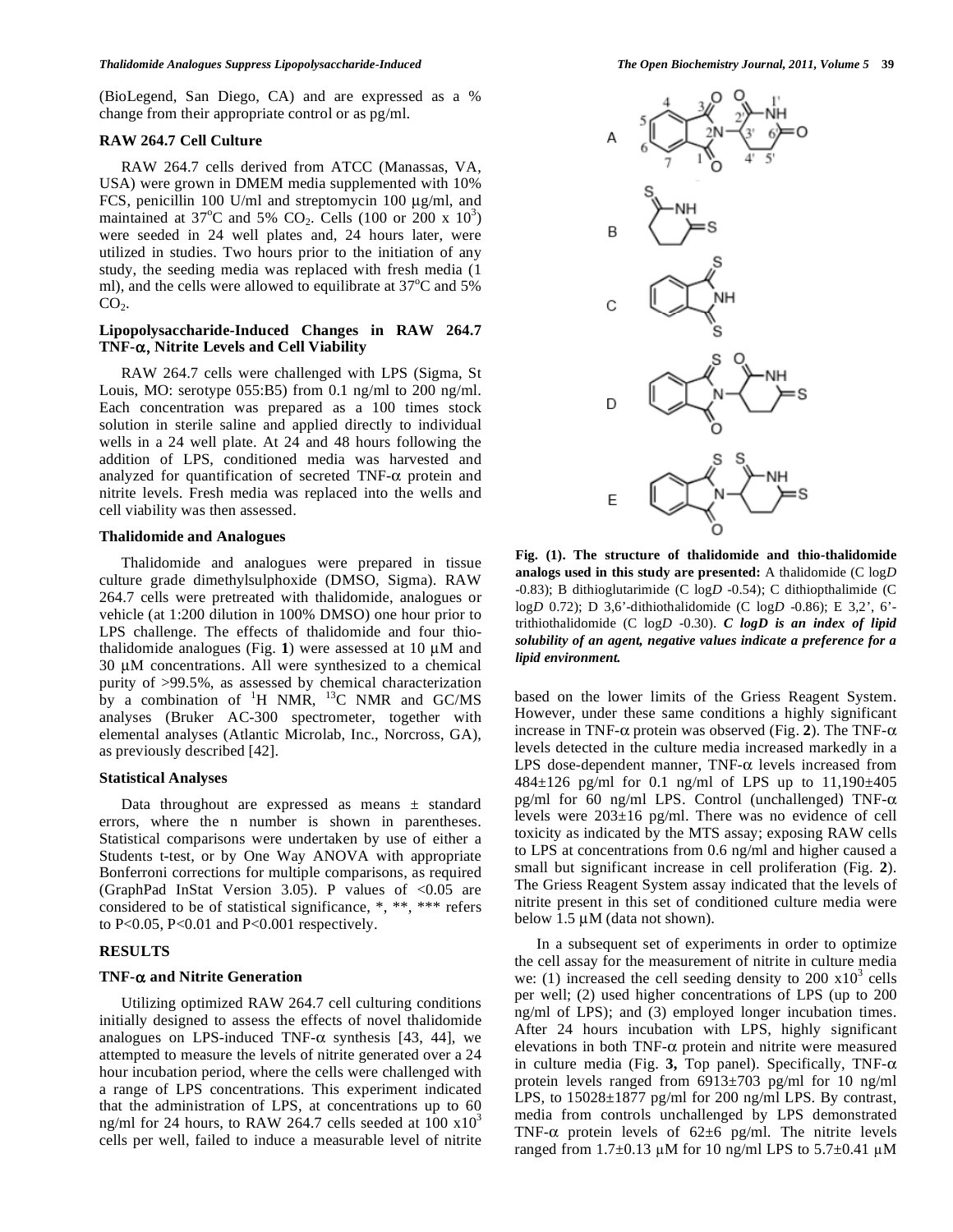

**Fig.** (2). TNF- $\alpha$  protein levels and cell viability after a 24 hour **incubation period of RAW 264.7 cells (100K cells/well) with LPS are presented.** TNF- $\alpha$  levels (pg/ml) and MTS assay optical density (O.D.) values are shown. TNF- $\alpha$  protein levels detected in the culture media significantly increased in a LPS dose dependent manner from 0.1 ng/ml of LPS to 60 ng/ml of LPS. LPS did not have any adverse effects on cell viability. Data are presented as mean  $\pm$  S.E.M. of n observations.

for 200 ng/ml LPS. Elevations in nitrite levels appeared to plateau at 130 ng/ml LPS and were similar at LPS concentrations thereafter:  $5.7\pm0.20 \mu M$  and  $6.4\pm0.69 \mu M$  for 130 and 160 ng/ml, respectively. By contrast, those in control cell media were below the lowest concentration on the standard curve  $(1.5 \mu M)$ . The MTS assay indicated no evidence of cell toxicity at the high levels of LPS used in this study. The consequences of a 48 hour incubation of RAW  $264.7$  cells,  $200 \times 10^3$  cells per well, with LPS on both TNF- $\alpha$  protein and nitrite generation are presented in Fig. (3) (Bottom panel). Specifically, TNF- $\alpha$  levels in the media were elevated to 3348±59 pg/ml for 10 ng/ml LPS, and 7070±128 pg/ml for 200 ng/ml LPS, compared to control levels of 77±4 pg/ml. Correspondingly, nitrite levels ranged from 3.9 $\pm$ 0.82 µM for 10 ng/ml LPS to 8.4 $\pm$ 0.59 µM for 200 ng/ml of LPS. Nitrite concentrations for 130 and 160 ng/ml of LPS were  $9.4 \pm 0.77$  and  $8.8 \pm 1.16$  µM, respectively. The nitrite levels measured in media from the 48 hours incubation were significantly higher that those measured from the 24 hours time point at corresponding LPS concentrations. Similar to prior studies, nitrite levels for control wells were below the detection limit of the utilized assay and the MTS evaluation indicated a lack of toxicity for all LPS concentrations over 48 hours.

# **Thalidomide and Analogue Effects on TNF- and Nitrite Generation**

 Having characterized the assay conditions, the impact of thalidomide and analogues on LPS induced TNF- $\alpha$  protein and nitrite generation was then examined. At 24 hours following plate seeding with  $200 \times 10^3$  cells per well, pretreatment with thalidomide or analogues (10 or 30  $\mu$ M) was initiated, and LPS (60 ng/ml) was added an hour later. This LPS concentration was chosen as a submaximal, nonsaturating concentration in relation to  $TNF-\alpha$  protein and nitrite generation responses (see Fig. **3**). A submaximal LPS concentration was chosen to ensure that in addition to druginduced reductions, elevations in TNF- $\alpha$  protein and nitrite could also be assessed and that both would fall within the



**Fig. (3). TNF- protein, nitrite levels and cell viability after a (TOP) 24 hour and (BOTTOM) 48 hour incubation period of RAW 264.7 cells (200K cells/well) with LPS are presented.** TNF- $\alpha$  protein levels (pg/ml); MTS assay optical density (O.D.) values and nitrite levels  $(\mu M)$  are shown. After 24 hours (TOP) and 48 hours (BOTTOM) with LPS, 10 ng/ml of LPS to 200 ng/ml of LPS, TNF- $\alpha$  protein levels and nitrite levels measured in harvested media significantly increased in a LPS dose dependent manner. Data from the MTS assay showed that higher doses of LPS displayed no evidence of cell toxicity. Data are presented as mean ± S.E.M. of n observations.

linear range of the assay. The following agents were utilized: thalidomide, dithioglutarimide, 3,6'-dithiothalidomide, 3,2',6'-trithiothalidomide, and dithiopthalidomide, together with drug vehicle (100% DMSO) that was added to control wells. At 24 and 48 hours thereafter, actions on TNF- $\alpha$ protein synthesis, nitrite generation and cell viability were assessed. Evident in Fig. (**4**) (top panel), assessed at 24 hours thalidomide (10 and 30  $\mu$ M) had no inhibitory action on secreted TNF- $\alpha$  protein levels when compared to vehicle control cells. Likewise, nitrite levels for thalidomide 10 and 30 uM were no different from vehicle values (control: 2.5 $\pm$ 0.05 μM vs. thalidomide 10 and 30 μM: 2.6 $\pm$ 0.21 μM and  $2.2\pm0.31$   $\mu$ M), and no changes in cell viability were observed (Fig. **4**, Top panel). In contrast, all thalidomide analogues significantly attenuated the LPS-induced rise in TNF- $\alpha$  protein, and similarly reduced generation of nitrite.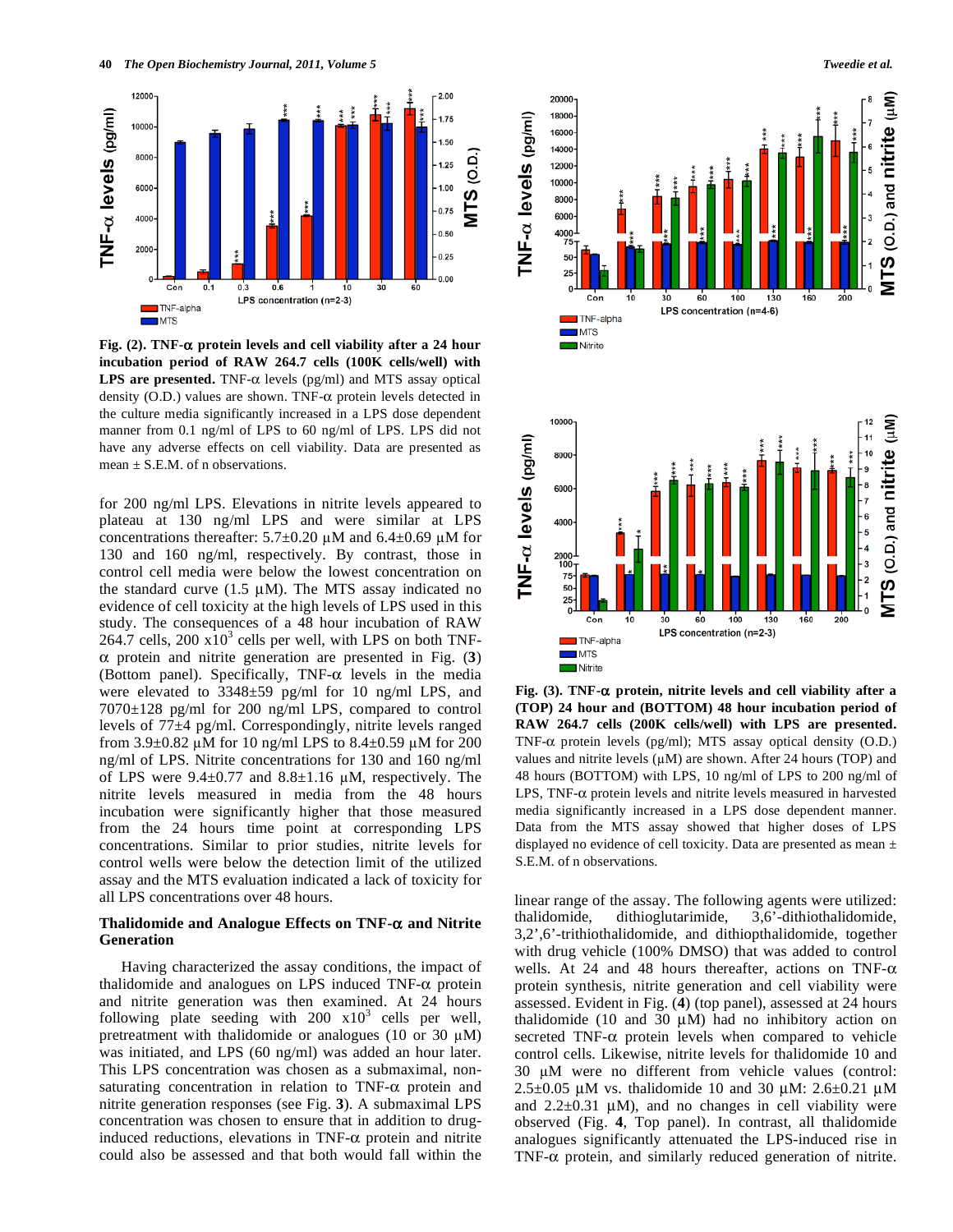

**Fig. 4. The effects of thalidomide analogs on LPS-induced**  alterations in TNF- $\alpha$  protein levels, nitrite generation and cell **viability of RAW 264.7 cells (200K cells/well) after a 24 (TOP) and 48 hour (BOTTOM) incubation period with LPS are presented.** Top panel: 24 hours incubation: TNF- $\alpha$  levels (pg/ml), MTS assay optical density (O.D.) values and nitrite levels  $(\mu M)$  are shown. After 24 hours incubation with drugs and LPS, thalidomide analogs (but not thalidomide) reduced the levels of TNF- $\alpha$  protein. Similarly the generation of nitrite was reduced to below vehicle control values. Both dithioglutarimide and 3,2',6' trithiothalidomide at 10  $\mu$ M, presented anti-TNF- $\alpha$  and nitrite properties with no indication of cell toxicity. The anti-TNF- $\alpha$  and nitrite actions of 3,6'-dithiothalidomide and dithiopthalimide (10 μM) were associated with a degree of cell toxicity. All agents at 30 μM displayed toxicological properties to the RAW cells. Bottom panel: After 48 hours incubation with drugs and LPS, comparable to that evident at 24 hours the thalidomide analogs, but not thalidomide, generated  $TNF-\alpha$  and nitrite lowering action. Interestingly, thalidomide at 10 μM significantly elevated generation of nitrite. At 48 hours there was less evidence of cellular toxicity induced by several of the thalidomide analogs. Vehicle refers to 100% DMSO; TH 10 & 30 refers to thalidomide at 10 and 30 μM; DT, 3,6'-DT, 3,2',6'-TRI and Dpth refer to dithioglutarimide, 3,6'-dithiothalidomide, 3,2',6'-trithiothalidomide and dithiopthalimide respectively, also at 10 and 30 μM. Data are presented as mean  $\pm$  S.E.M. of n observations.

However, reductions in TNF- $\alpha$  protein and nitrite for specific analogs were associated with a mild loss of cell viability. Dithioglutarimide  $(10 \mu M)$  proved well-tolerated, reduced TNF- $\alpha$  protein levels to 58 $\pm$ 14 % of controls and, likewise, lowered nitrite levels to those comparable with control values; from  $2.5 \pm 0.05$   $\mu$ M to below 1.5  $\mu$ M (drug values were  $0.46\pm0.10$   $\mu$ M). In the same way, 3,2',6'trithiothalidomide (10  $\mu$ M) lacked toxicity and yet reduced TNF- $\alpha$  protein levels to 48 $\pm$ 2 % of control and nitrite to below 1.5  $\mu$ M, (drug values were 0.03 $\pm$ 0.031  $\mu$ M). The other thalidomide analogues lowered TNF- $\alpha$  protein levels over a range spanning  $48\pm1$  % to less than  $22\pm1$  % of control values, nitrite values were similarly reduced below the 1.5 μM cutoff; however, the agents were associated with significant, yet variable degrees of cell loss (Fig. **4**, Top panel).

Following 48 hours incubation,  $TNF-\alpha$  levels in thalidomide (10 and 30  $\mu$ M) treated cells were no different from vehicle control values (Fig. **4**, Bottom panel). Contrary to expectation, thalidomide elevated nitrite generation, raising values from  $4.6 \pm 0.7 \mu M$  (control) to  $7.5 \pm 0.2 \mu M$  and  $6.7\pm0.1$  μM at 10 and 30 μM thalidomide, respectively. Similar to that evident at 24 hours, thalidomide analogues proved capable of lowering  $TNF-\alpha$  protein and nitrite generation. In this regard, 3,6'-dithiothalidomide and dithiopthalimide at both 10 and 30  $\mu$ M significantly reduced TNF- $\alpha$  levels. The higher concentration of 30  $\mu$ M dithioglutarimide and 3, 2',6'-trithiothalidomide likewise proved able to reduce this **c**ytokine's level. In relation to LPS-induced nitrite, 10 and 30  $\mu$ M 3,2',6'-trithiothalidomide and dithiopthalimide, and 30 μM dithioglutarimide and 3,6' dithiothalidomide significantly lowered generation. Cell viability data indicated that thalidomide (10 and 30  $\mu$ M), dithioglutarimide, 3,6'-dithiothalidomide and 3,2',6' trithiothalidomide (10  $\mu$ M) were well tolerated. In contrast, however, the TNF- $\alpha$  protein and nitrite lowering actions of all analogues at 30  $\mu$ M were associated with a significant reduction in cell viability.

# **DISCUSSION**

 The aims of this study were to determine whether novel thiol analogues of thalidomide possessed utility at limiting the synthesis of TNF- $\alpha$  protein and reactive nitrogen species induced by LPS in an *in vitro* cell model of inflammation. Based on concentration-matched data described here, we extend the prior work of Tweedie *et al*. [43] and Park *et al*., [44], and demonstrate that thiol analogues of thalidomide, but not thalidomide, were able to significantly reduce the synthesis of TNF- $\alpha$  protein and consequently the generation of nitrite in a selective and concentration-dependent manner.

 The activation of RAW cells by LPS is mediated by the following process: LPS interacts with the CD14/TLR-4/MD2 receptor complex on macrophage / microglial cell surfaces and induces the synthesis of many cellular factors, such as IL-1 $\alpha/\beta$ , IL-6, IL-12 and cyclooxygenase-2 (COX-2), reactive oxygen / nitrogen species (ROS / RNS) and the potent pro-inflammatory protein  $TNF-\alpha$ . In the current study, the biological consequences of RAW cell activation by LPS were assessed by measurement of TNF- $\alpha$  protein levels, a marker routinely measured in our laboratory [43], and the levels of a stable end product of nitric oxide metabolism, nitrite  $(NO<sub>2</sub>)$ . TNF- $\alpha$  protein interacts with the TNF- $\alpha$  receptor 1 which regulates NF $\kappa$ B activity, ultimately allowing the cytoplasmic form of the transcription factor to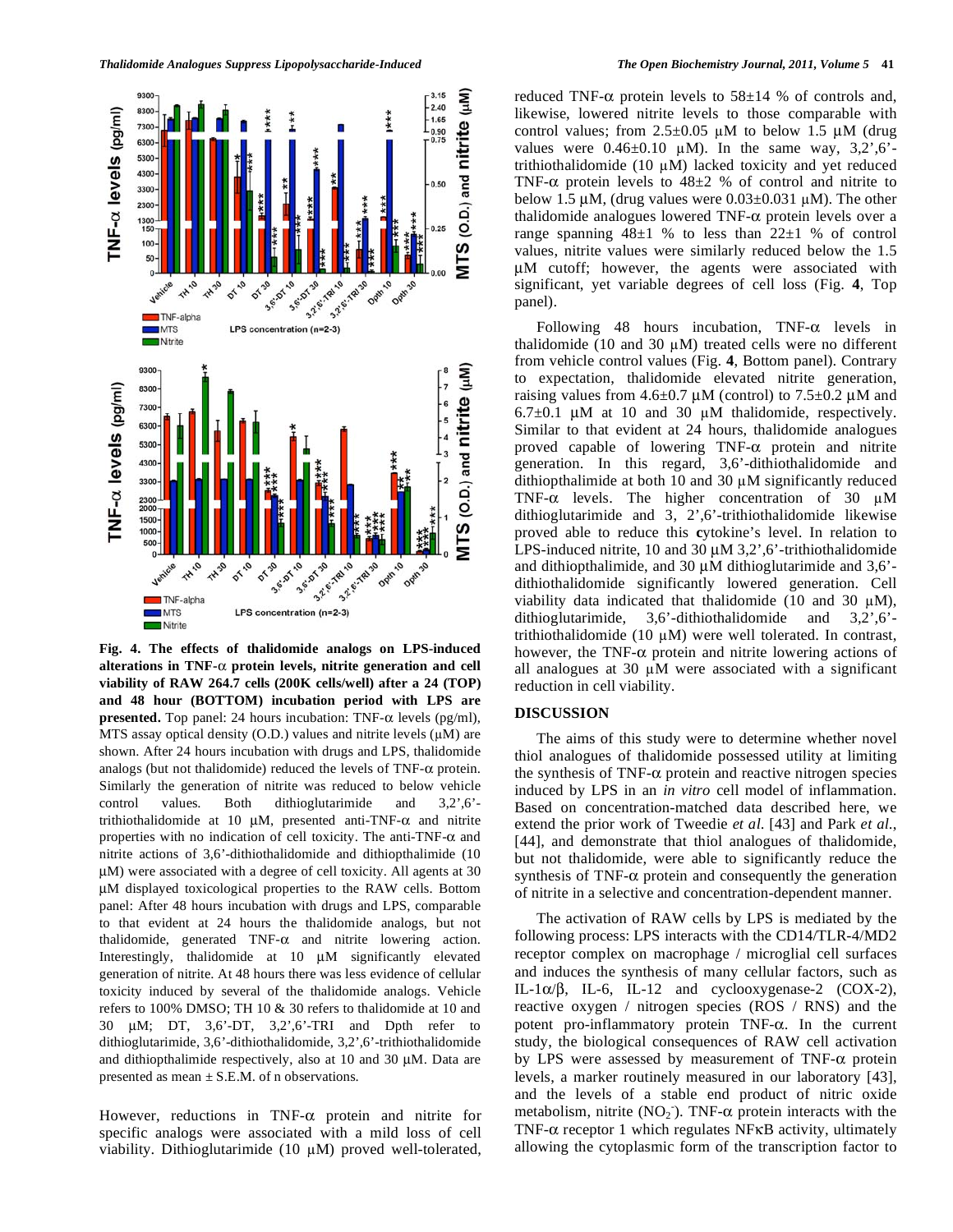translocate to the nucleus where it can induce a series of target genes involved in inflammation, for a review of the literature see [47, 48]. Classical target genes activated by NFKB are: the cytokines that may well have activated the  $NF \kappa B$  pathway (i.e.  $TNF-\alpha$ ), thus introducing a powerful, cytokine mediated amplification feedback loop; also chemokines and various enzymes such as COX-2, phospholipase A2 (PLA2) and inducible nitric oxide synthase (iNOS or NOS2). The generation of nitric oxide (NO) in macrophage / microglial cells is mediated by the actions of iNOS on L-arginine to form NO and citrulline. However, NO is highly unstable and has a very short halflife of approximately 30 seconds; yet, it can undergo rapid metabolic transformation with reactive oxygen species (i.e. superoxide  $O_2$ ) to form the highly neurotoxic peroxynitrite, which is associated with cell death [49-51].

As TNF- $\alpha$  signaling is a strong inducer of iNOS–induced NO generation that subsequently allows for the interaction of ROS with RNS intermediates, events that limit the synthesis of TNF- $\alpha$  protein would be predicted to most likely limit the activation of iNOS and reduce the levels of NO metabolites, this was shown to be the case. Thalidomide reduces the halflife of TNF- $\alpha$  mRNA by approximately 50% [38], from additional experiments it was subsequently determined that thalidomide and the thiol analogues reduced the half-life of the mRNA by reducing the RNA stability at the 3' untranslated region [41, 52]. However, thalidomide and analogues are referred to as immunomodulatory drugs (IMIDs) and clearly impact a host of immune markers, in addition to those described, both by the defined pathways and likely *via* numerous other primary and secondary ones [44, 53-56].

 As shown in these experimental conditions, the levels of measured nitrite are in line with other published reports [44, 57, 58]. Our nitrite values ranged from 1.7  $\mu$ M up to ~10 μM, depending on the specific experimental condition. It is important to note that the Greiss Reagent System is used to quantify nitrite, and not nitrate, it is highly likely that most of our measurements presented here are underestimations of the true levels of NO intermediate generation. Indeed, Stuehr and Marletta [58] determined that approximately 50 to 75% of the LPS-induced macrophage / microglial cell NO is converted into nitrite and the remainder to nitrate. Therefore, depending on the specific experimental conditions used, our measurements may be limited to as much as a 50% underestimation on total NO generation. Either way, when one considers the implications of these data in light of a chronic setting as seen in most CNS neurological conditions, it is feasible that quantities of nitric oxide generation, as have been reported herein, may be sufficient to induce neurodegeneration.

 Thalidomide has been reported to cause apoptosis in cells when used in high concentrations. Such toxicity was not evident at the concentrations utilized in our study. It has additionally been reported that the mechanism underpinning thalidomide-toxicity, as seen in embryonic fibroblasts, is due to the generation of ROS namely; superoxide [59]. Hence, it is likely that thalidomide per se lacks any inherent antioxidant properties. As such, it is feasible to suggest that the anti-nitrite properties of the analogues used in this study were likely not due to any direct antioxidant properties, but

due to anti-TNF- $\alpha$  mediated effects. Recent studies have established that thalidomide's actions on  $TNF-\alpha$  are multiple, because it has been described to lower TNF- $\alpha$ under some conditions [38, 60] but not others [61, 62]. In our study, thalidomide at concentrations of 10 and 30 μM did not significantly alter TNF- $\alpha$ , and the lower dose elevated nitrite levels, which in accord with Park *et al*., [44] appeared to be a more sensitive marker of thalidomide and analog mediated actions. As the thiothalidomide analogs described here can attenuate the levels of both  $TNF-\alpha$  protein and the generation of nitrite, a marker of nitric oxide, it is possible they may provide a useful form of treatment in unregulated CNS neuroinflammatory conditions [2, 19, 26, 33] in addition to other disorders [44, 54, 55]. Further evaluation of such agents in models of chronic neuroinflammation will be required to address this question [63].

#### **ACKNOWLEDGEMENT**

 This work was supported entirely by the Intramural Research Program of the National Institute on Aging, National Institutes of Health. All co-authors report no conflict of interest.

#### **REFERENCES**

- [1] Alzheimer's Association. 2009 Alzheimer's Disease Facts and Figures. Alzheimer's & Dementia, **2009**, 5, 234-270.
- [2] Tweedie, D.; Sambamurti, K.; Greig, N.H. TNF-alpha inhibition as a treatment strategy for neurodegenerative disorders: new drug candidates and targets. *Curr. Alzheimer Res.*, **2007**, *4*, 378-385.
- [3] Frank-Cannon, T.C; Alto, L.T.; McAlpine, F.E.; Tansey, M.G. Does neuroinflammation fan the flame in neurodegenerative diseases? *Mol*. *Neurodegen*, **2009**, *16*, 47.
- [4] Tansey, M.G.; Goldberg, M.S.; Neuroinflammation in Parkinson's disease: its role in neuronal death and implications for therapeutic intervention. *Neurobiol. Dis*., **2010**, *37*, 510-518.
- [5] Bessis, A.; Béchade, C.; Bernard, D.; Roumier, A. Microglial control of neuronal death and synaptic properties. *Glia*, **2007**, *55*, 233-238.
- [6] Streit, W.J. Microglia and macrophages in the developing *CNS. Neurotoxicol*. **2001**, *22*, 619-624.
- [7] Streit, W.J.; Conde, J.R.; Fendrick, S.E.; Flanary, B.E.; Mariani, C.L. Role of microglia in the central nervous system's immune response. *Neurol. Res*., **2005**, 27, 685-691.
- [8] Rogers, J.T; Lahiri, D.K. Metal and inflammatory targets for Alzheimer's disease. *Curr. Drug Targets*, **2004**, *5*, 535-551.
- [9] Benasciutti, E.; Pagès, G.; Kenzior, O.; Folk, W.; Blasi, F.; Crippa, M.P. MAPK and JNK transduction pathways can phosphorylate Sp1 to activate the uPA minimal promoter element and endogenous gene transcription. *Blood*, **2004**, *104*, 256-262.
- [10] Ip, Y.T.; Davis, R.J. Signal transduction by the c-Jun N-terminal kinase (JNK)--from inflammation to development. *Curr. Opin. Cell. Biol*., **1998**, *10*, 205-219.
- [11] Milne, D.M.; Campbell, L.E.; Campbell, D.G.; Meek, D.W. p53 is phosphorylated *in vitro* and *in vivo* by an ultraviolet radiationinduced protein kinase characteristic of the c-Jun kinase, JNK1. *J. Biol. Chem*., **1995**, *270*, 5511-5518.
- [12] Noguchi, K.; Kitanaka, C.; Yamana, H.; Kokubu, A.; Mochizuki, T.; Kuchino, Y. Regulation of c-Myc through phosphorylation at Ser-62 and Ser-71 by c-Jun N-terminal kinase. *J. Biol. Chem.,* **1999**, *274*, 32580-32587.
- [13] Reinhard, C.; Shamoon, B.; Shyamala, V.; Williams, L.T.; Tumor necrosis factor alpha-induced activation of c-jun N-terminal kinase is mediated by TRAF2. *EMBO. J.,* **1997**, *16*, 1080-1092.
- [14] De Smaele, E.; Zazzeroni, F.; Papa, S.; Nguyen, D.U.; Jin, R.; Jones, J.; Cong, R.; Franzoso, G. Tumor necrosis factor alphainduced activation of c-jun N-terminal kinase is mediated by TRAF2. *Nature,* **2001**, *414*, 308-313.
- [15] Tang, G.; Minemoto, Y.; Dibling, B.; Purcell, N.H.; Li, Z.; Karin, M.; Lin, A. Inhibition of JNK activation through NF-kappaB target genes. *Nature*, **2001**, *414*, 313-317.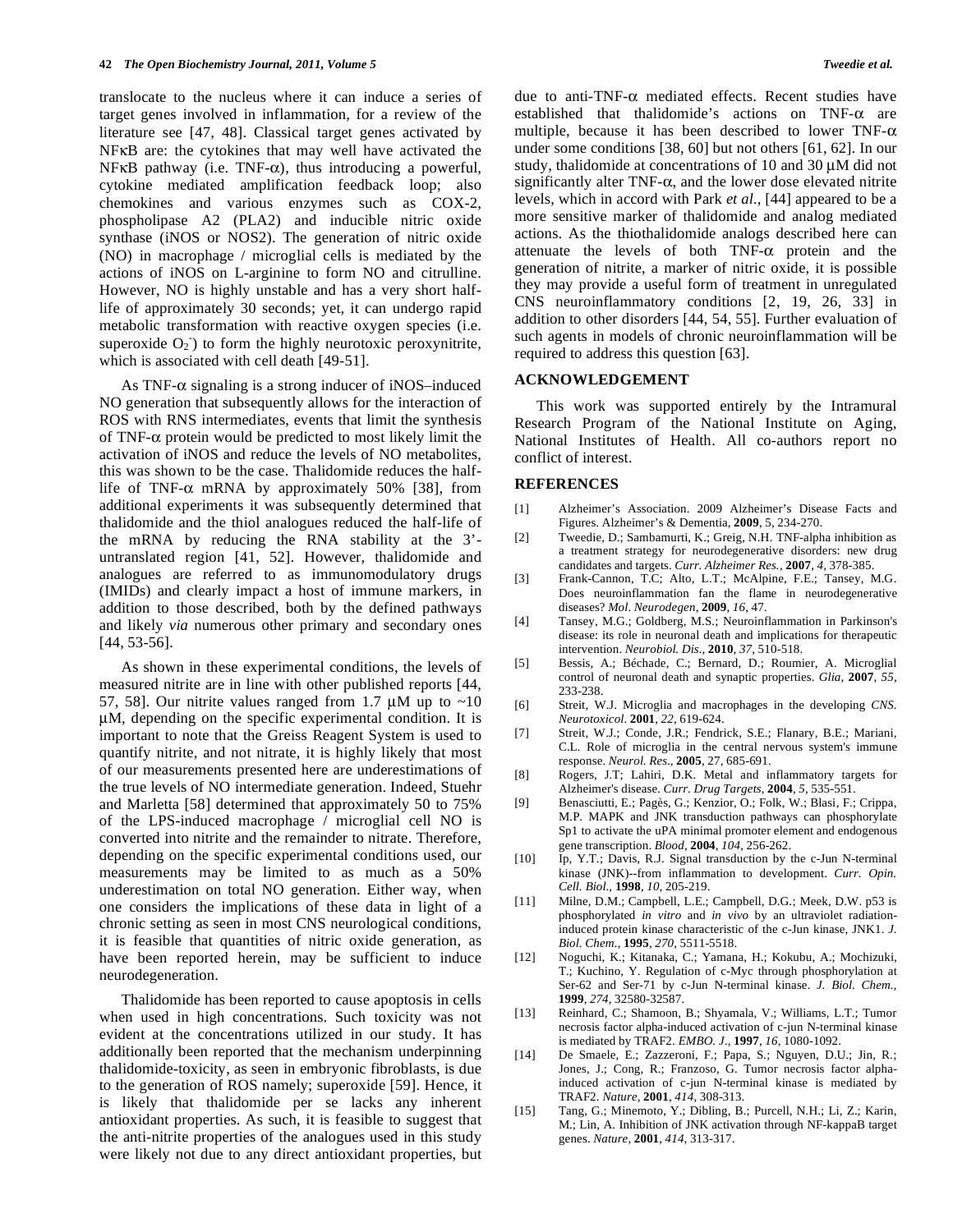- [16] Papa, S.; Bubici, C.; Zazzeroni, F.; Pham, C.G.; Kuntzen, C.; Knabb, J.R.; Dean, K.; Franzoso, G. The NF-kappaB-mediated control of the JNK cascade in the antagonism of programmed cell death in health and disease. *Cell. Death. Differ*., **2006**, *13*, 712-729.
- [17] Schneider-Brachert, W.; Tchikov, V.; Neumeyer, J.; Jakob, M.; Winoto-Morbach, S.; Held-Feindt, J.; Heinrich, M.; Merkel, O.; Ehrenschwender, M.; Adam, D.; Mentlein, R.; Kabelitz, D.; Schütze, S. Compartmentalization of TNF receptor 1 signaling: internalized TNF receptosomes as death signaling vesicles*. Immunity,* **2004**, *21*, 415-428.
- [18] Marchetti, L.; Klein, M.; Schlett, K.; Pfizenmaier, K.; Eisel, U.L. Tumor necrosis factor (TNF)-mediated neuroprotection against glutamate-induced excitotoxicity is enhanced by N-methyl-Daspartate receptor activation. Essential role of a TNF receptor 2 mediated phosphatidylinositol 3-kinase-dependent NF-kappa B pathway. *J. Biol. Chem*., **2004**, *279*, 2869-32881.
- [19] Frankola, K.A.; Greig, N.H.; Luo, W.; Tweedie, D. Targeting TNFalpha to elucidate and ameliorate neuroinflammation in neurodegenerative diseases. *CNS Neurol Disord Drug Targets*, **2011**, *10*, 391-403
- [20] Sambamurti, K.; Greig, N.H.; Utsuki, T.; Barnwell, E.L.; Sharma, E.; Mazell, C.; Bhat, N.R.; Kindy, M.S.; Lahiri, D.K.; Pappolla, M.A. Targets for AD treatment: conflicting messages from  $\gamma$ secretase inhibitors. *J. Neurochem*., **2011**, *117*, 359-74.
- [21] Alkam, T.; Nitta, A.; Mizoguchi, H.; Saito, K.; Seshima, M.; Itoh, A.; Yamada, K.; Nabeshima, T. Restraining tumor necrosis factoralpha by thalidomide prevents the amyloid beta-induced impairment of recognition memory in mice. *Behav. Brain. Res*., **2008**, *189*, 100-106.
- [22] Choi, S.H.; Bosetti, F. Cyclooxygenase-1 null mice show reduced neuroinflammation in response to beta-amyloid. *Aging*, **2009**, *2*, 234-44.
- [23] Olivares, D.; Huang, X.; Branden, L.; Greig, N.H.; Rogers, J.T. Physiological and pathological role of alpha-synuclein in Parkinson's disease through iron mediated oxidative stress; The role of a putative iron-responsive element. *Int. J. Mol. Sci*., **2009**, *10*, 1226-60.
- [24] Zhang, W.; Wang, T.; Pei, Z.; Miller, D.S.; Wu, X.; Block, M.L.; Wilson, B.; Zhang, W.; Zhou, Y.; Hong, J.S.; Zhang, J. Aggregated alpha-synuclein activates microglia: a process leading to disease progression in Parkinson's disease. *FASEB. J.,* **2005**, *19*, 533-542.
- [25] Su, X.; Maguire-Zeiss, K.A.; Giuliano, R.; Prifti, L.; Venkatesh, K.; Federoff, H.J. Synuclein activates microglia in a model of Parkinson's disease. *Neurobiol. Aging*, **2008**, *11*, 1690-1701.
- [26] Reale, M.; Greig, N.H.; Kamal, M.A. Peripheral chemo-cytokine profiles in Alzheimer's and Parkinson's diseases. *Mini Rev. Med. Chem*., **2009**, *9*, 1229-41.
- [27] Ferri, A.; Nencini, M.; Cozzolino, M.; Carrara, P.; Moreno, S.; Carrì, M.T. Inflammatory cytokines increase mitochondrial damage in motoneuronal cells expressing mutant SOD1. *Neurobiol. Dis*., **2008**, *32*, 454-460.
- [28] Liu, Y.; Hao, W.; Dawson, A.; Liu, S.; Fassbender, K. Expression of amyotrophic lateral sclerosis-linked SOD1 mutant increases the neurotoxic potential of microglia *via* TLR2. *J. Biol. Chem*., **2009**, *284*, 3691-3699.
- [29] Elliot, J.L. Cytokine upregulation in a murine model of familial amyotrophic lateral sclerosis. *Mol. Brain. Res*., **2001**, *95*, 172-178.
- [30] Hensley, K.; Floyd, R.A.; Gordon, B.; Mou, S.; Pye, Q.N.; Stewart, C. Temporal patterns of cytokine and apoptosis-related gene expression in spinal cords of the G93A-SOD1 mouse model of amyotrophic lateral sclerosis. *J. Neurochem*., **2002**, *82*, 365-374.
- [31] Hensley, K.; Fedynyshyn, J.; Ferrell, S.; Floyd, R.A.; Gordon, B.; Grammas, P. Message and protein-level elevation of tumor necrosis factor alpha (TNF alpha) and TNF alpha-modulating cytokines in spinal cords of the G93A-SOD1 mouse model for amyotrophic lateral sclerosis. *Neurobiol. Dis*., **2003**, *14*, 74-80.
- [32] Yoshihara, T.; Ishigaki, S.; Yamamoto, M.; Liang, Y.; Niwa, J-I.; Takeuchi, H. Differential expression of inflammation- and apoptosis- related genes in spinal cords of a mutant SOD1 transgenic mouse model of familial amyotrophic lateral sclerosis. *J. Neurochem*., **2002**, *80*, 158-167.
- [33] Maccioni, R.B.; Rojo, L.E.; Fernández, J.A.; Kuljis, R.O. The role of neuroimmunomodulation in Alzheimer's disease. *Ann N Y Acad Sci*., **2009**, *1153*, 240-246.
- [34] Rogers, J.; Mastroeni, D.; Leonard, B.; Joyce, J.; Grover, A. Neuroinflammation in Alzheimer's disease and Parkinson's disease:

are microglia pathogenic in either disorder? *Int. Rev. Neurobiol.,* **2007**, *82*, 235-246.

- [35] Tobinick, E. Perispinal etanercept for treatment of Alzheimer's disease. *Curr. Alzheimer. Res*., **2007**, *4*, 550-552.
- [36] Tobinick, E. Perispinal etanercept produces rapid improvement in primary progressive aphasia: identification of a novel, rapidly reversible TNF-mediated pathophysiologic mechanism. *Medscape. J. Med*. **2008**, *10*, 135.
- [37] Melchert, M.; List, A. The thalidomide saga. *Int. J. Biochem. Cell Biol*., **2007**, *39*, 1489-1499.
- [38] Moreira, A.L.; Sampaio, E.P.; Zmuidzinas, A.; Frindt, P.; Smith, K.A.; Kaplan, G. Thalidomide exerts its inhibitory action on tumor necrosis factor alpha by enhancing mRNA degradation. *J. Exp. Med*., **1993**, *177*, 1675-1680.
- [39] Falco, P.; Cavallo, F.; Larocca, A.; Liberati, A.M., Musto, P.; Boccadoro, M.; Palumbo, A. Lenalidomide and its role in the management of multiple myeloma. *Expert. Rev. Anticancer Ther.,* **2008**, *8*, 865-874.
- [40] Ocio, E.M.; Mateos, M.V.; Maiso, P.; Pandiella, A.; San-Miguel, J.F. New drugs in multiple myeloma: mechanisms of action and phase I/II clinical findings. *Lancet Oncol*., **2008**, *9*, 1157-1165.
- [41] Zhu, X.; Giordano, T.; Yu, QS.; Holloway, H.W.; Perry, TA.; Lahiri, D.K.; Brossi, A.; Greig, N.H. Thiothalidomides: novel isosteric analogues of thalidomide with enhanced TNF-alpha inhibitory activity. *J. Med. Chem*., **2003**, *46*, 5222-5229.
- [42] Luo, W.; Yu, Q.S.; Tweedie, D.; Deschamps, J.; Parrish, D.; Holloway, H.W.; Li, Y.; Brossi, A.; Greig, N.H. Syntheses of aromatic substituted 6'-thiothalidomides. *Synthesis*, **2008**, *21*, 3415-3422.
- [43] Tweedie, D.; Luo, W.; Short, R.G.; Brossi, A.; Holloway, H.W.; Li, Y.; Yu, Q.S.; Greig, N.H. A cellular model of inflammation for identifying TNF-alpha synthesis inhibitors. *J. Neurosci. Meth*., **2009**, *183*, 182-187.
- [44] Park, E.; Levis, W.R.; Greig, N.H.; Jung, E.; Schuller-Levis, G. Effect of thalidomide on nitric oxide production in lipopolysaccharide-activated RAW 264.7 cells. *J*. *Drugs Dermatol*., **2010**, *9*, 330-333.
- [45] Chao, C.C.; Hu, S.; Ehrlich, L.; Peterson, P.K. Interleukin-1 and tumor necrosis factor-alpha synergistically mediate neurotoxicity: involvement of nitric oxide and of N-methyl-D-aspartate receptors. *Brain Behav. Immun*., **1995**, *9*, 355-365.
- [46] Griess, P. Bemerkungen zu der abhandlung der H.H. Weselsky und Benedikt. Ueber einige a zoverbindungen. *Chem. Ber*., **1979**, *12*, 426-428.
- [47] Xie, QW.; Kashiwabara, Y.; Nathan, C. Role of transcription factor NF-kappa B/Rel in induction of nitric oxide synthase. *J. Biol. Chem*., **1994**, *269*, 4705-4708.
- [48] Bonizzi, G.; Karin, M. The two NF-kappaB activation pathways and their role in innate and adaptive immunity. *Trends Immunol*., **2004**, *25*, 280-288.
- [49] Banati, R.B.; Gehrmann, J.; Schubert, P.; Kreutzberg, G.W. Cytotoxicity of microglia. *Glia*, **1993**, *7*, 111-118.
- [50] Floyd, RA. Neuroinflammatory processes are important in neurodegenerative diseases: an hypothesis to explain the increased formation of reactive oxygen and nitrogen species as major factors involved in neurodegenerative disease development. *Free Radic. Biol. Med*., **1999**, *26*, 1346-1355.
- [51] Stoll, G.; Jander, S. The role of microglia and macrophages in the pathophysiology of the CNS. *Prog. Neurobiol*., **1999**, *58*, 233-247.
- [52] Greig, N.H.; Giordano, T.; Zhu, X.; Yu, QS, Perry, T.A.; Holloway, H.W.; Brossi, A.; Rogers, J.T.; Sambamurti, K.; Lahiri, D.K.; Thalidomide-based TNF-alpha inhibitors for neurodegenerative diseases. *Acta. Neurobiol. Exp*., **2004**, *64*, 1-9.
- [53] Ladizinski, B.; Shannon, E.J.; Sanchez, M.R.; Levis, W.R. Thalidomide and analogues: potential for immunomodulation of inflammatory and neoplastic dermatologic disorders. *J Drugs Dermatol*., **2010**, *9*, 814-826.
- [54] Tageja N. Lenalidomide current understanding of mechanistic properties. *Anticancer Agents Med*. *Chem*., **2011**, *11*, 315-326.
- [55] De Sanctis, J.B.; Mijares, M., Suárez, A.; Compagnone, R.; Garmendia, J.; Moreno, D.; Salazar-Bookaman, M. Pharmacological properties of thalidomide and its analogues. *Recent Pat*. *Inflamm*. *Allergy Drug Discov*., **2010**, *4*, 144-148.
- [56] Tsukamoto, K.; Hazeki, K.; Hoshi, M.; Nigorikawa, K.; Inoue, N.; Sasaki, T.; Hazeki, O. Critical roles of the p110 beta subtype of phosphoinositide 3-kinase in lipopolysaccharide-induced Akt